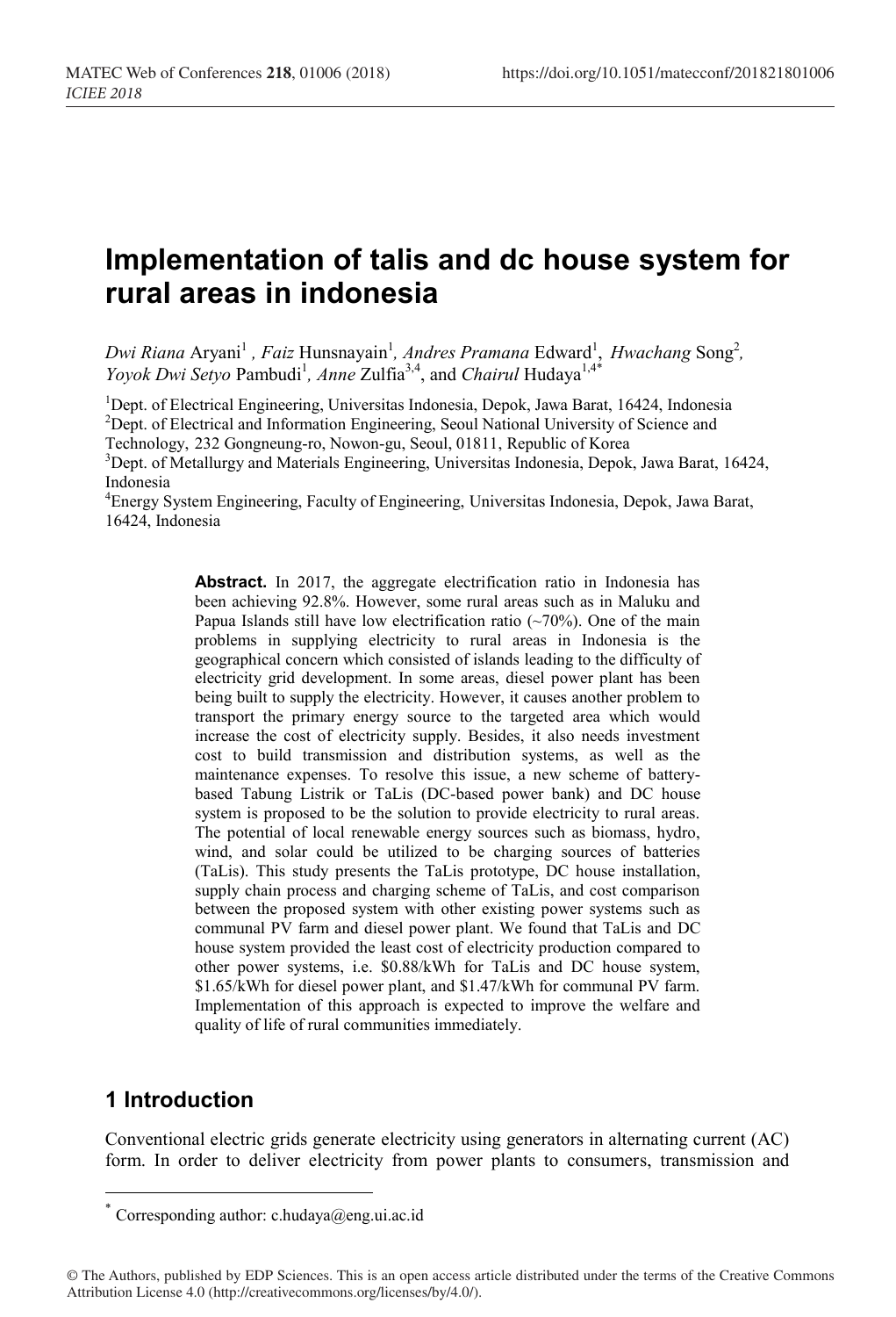distribution systems are needed at various voltage levels. In AC systems, it is easy to transform the voltage level with transformers [1]. However, this system has disadvantages as well, such as the existence of reactive power and skin effect which leads to power losses in transmitting and distributing electric power. Meanwhile, in direct current (DC) system there are no such issues so the efficiency of power transmission and distribution from power plants to consumers is higher compared to the AC system [2]. Besides, the improvement of renewable energy sources (RES) and DC loads makes DC power systems more feasible to be implemented in the future [3].

A concept of DC microgrid has been established as the evolvement of the renewable energy sources, DC loads, and energy storage systems. In [4], the scheme of power sharing and management for utility connected DC microgrid has been studied. While for isolated DC microgrid, a power control algorithm has been developed in order to attain effective energy management [5]. Another intelligent power control of DC microgrid based on fuzzy algorithm has been proposed as well [6]. For rural electrification, an efficient distribution architecture of solar PV based low-power low-voltage DC microgrid could be achieved with regards to the arrangements of houses [7]. In this study, another scheme to electrify rural areas without constructing transmission or distribution networks or microgrids is proposed, while the renewable energy sources, battery energy storage systems, and DC loads are implemented.

### **2 The proposed system of TaLis and DC house**

This study proposes a simple scheme to deliver power in rural areas, from charging stations to consumers. The centralized charging stations might be supplied from any type of power plants, including conventional power plants and renewable energy sources. Here, we select solar power plant as the power source, in which the potential of solar energy in Indonesia reaches 4.8 kWh/m2/day or equivalent to 112,000 GWp [8].



**Fig. 1.** Flow diagram of TaLis distribution and exchange scheme (a) with a distribution agent, and (b) without distribution agent

All loads are in DC form and this platform is known as DC house systems or DC low voltage house [9]. A new scheme introduced here is the battery bank known as TaLis which is distributed to all households as the power supply. This concept adopts the distribution of gas cylinder as well as mineral water in Indonesia, where the empty gas cylinders or mineral waters are returned to the distribution agents or supplier to be exchanged with the fully charged one. In the same manner, the "empty" TaLis can be exchanged with the fully charged one in the charging station or distribution agent. Distribution agents are then needed if the targeted location is considered too far from the charging station, more than 1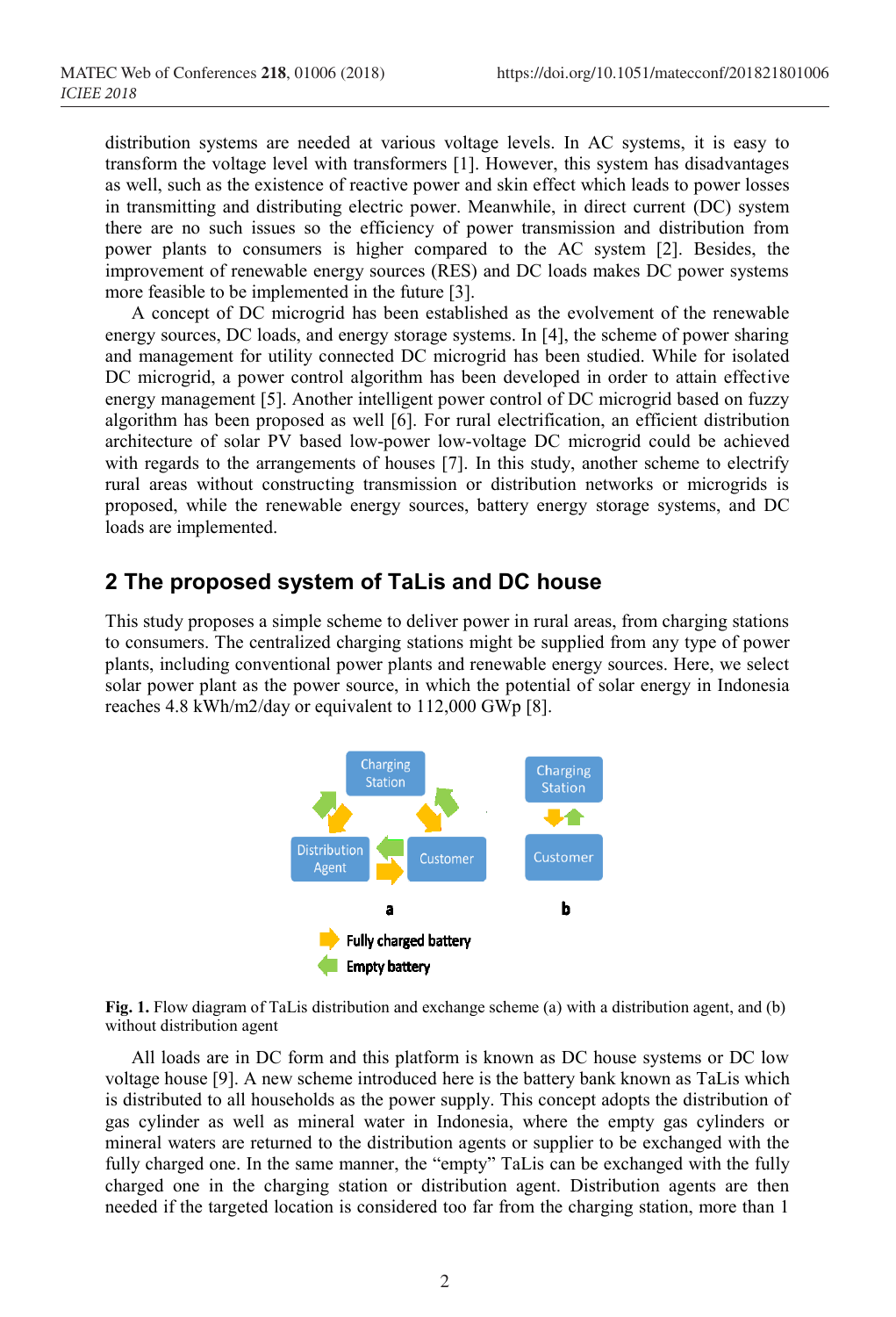km. Within this scheme, transmission or distribution networks will not be needed, which significantly reduce the investment cost.

### **2.1 DC house system**

In this system, the houses are proposed to utilize DC loads and DC electrical installation. DC house system here is popularized by Dr. Taufik, a Professor of California Polytechnic State University. This system is proposed for rural electrification which is expected to gradually educate people in rural areas about the benefits of electricity [10]. It has been tested as in [11] that 48 V is the most efficient system voltage when the percent loading was varied. For electric equipment or home appliances with different voltage level, it would require a DC/DC converter. Table 1 shows the assumption of daily consumption for each household in rural areas.

| N <sub>0</sub>                 | <b>Electric Equipment</b>          | Unit | Power<br>(Watt) | <b>Usage</b><br>(Hour) | <b>Energy</b><br>(Wh) |
|--------------------------------|------------------------------------|------|-----------------|------------------------|-----------------------|
|                                | LED lights                         |      |                 |                        | 140                   |
|                                | Television                         |      | 50              |                        | 200                   |
|                                | Fan                                |      | 30              |                        | 90                    |
| 4                              | Others (Hand phone charger, Radio) |      | 40              |                        | 120                   |
| Total daily energy consumption |                                    |      |                 |                        | 450                   |

**Table 1.** Assumption of average daily energy consumption for a single household

#### **2.2 TaLis/ battery bank**

Figure 2 shows the concept of TaLis main components which consists of 18650 typed lithium-ion batteries arranged in series and parallel, battery management system (BMS), and covered by battery pack from steel plate. In general, a 18650 lithium-ion cell has the capacity around  $2.2 - 3$  Ah with nominal voltage 3.7 V. There is 13 battery in series and 4 sets of those batteries are connected in parallel. Thus, there are 52 battery cells in total for one battery bank.



**Fig. 2.** *TaLis* main components consist of 18650 typed lithium-ion batteries arranged in series and parallel, battery management system (BMS), and covered by battery pack from steel plate.

By using that configuration, each battery bank is able to store 0.58 kWh energy with voltage 48.1 V. The battery bank is connected by nickel plate in its positive and negative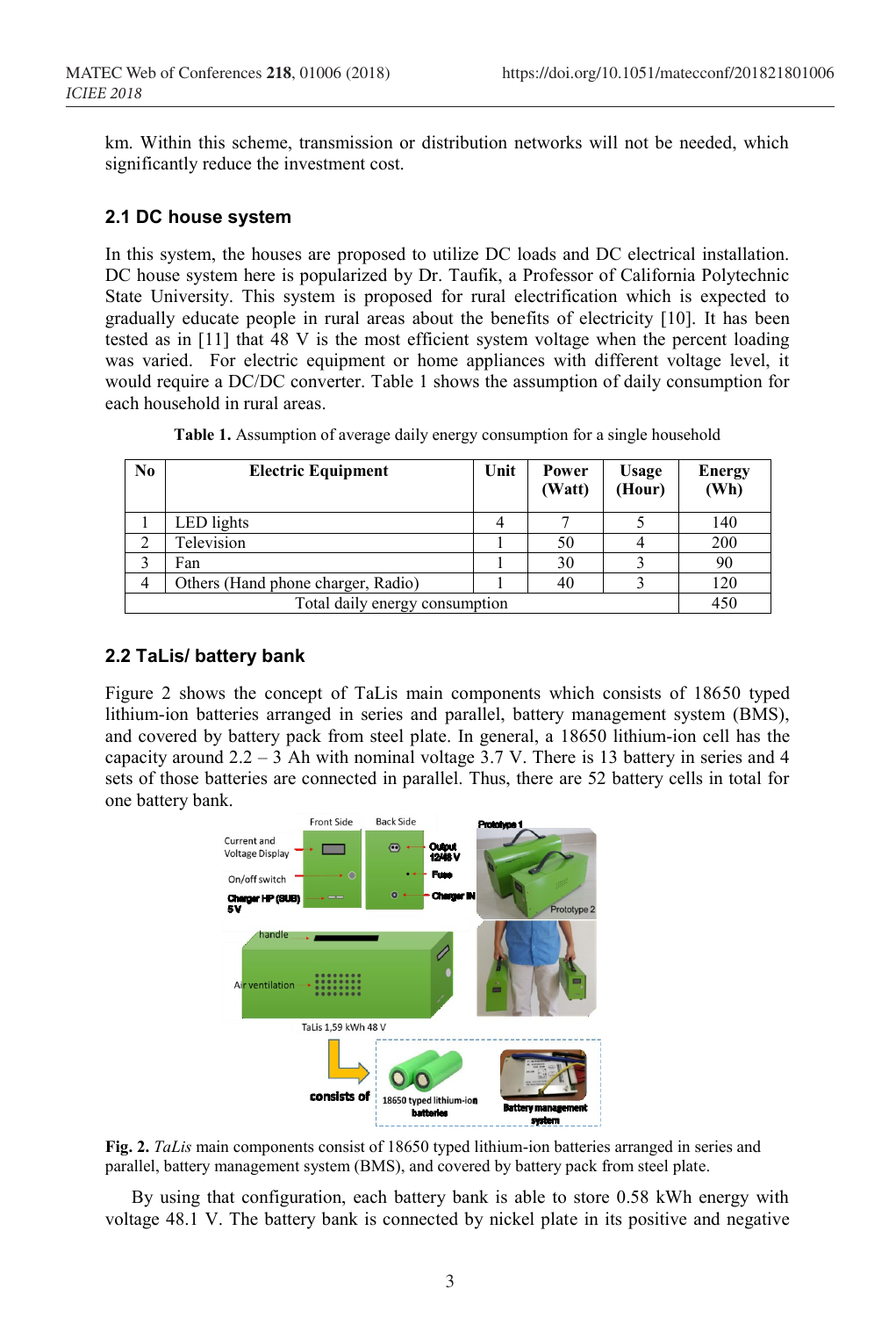polarities using spot welding systems. It is equipped by BMS as well for protecting and monitoring the battery states.

If the daily energy consumption of the households follows the assumption in Table 1, with the designed battery capacity as in 2.2 (0.58 kWh/battery bank), it is estimated that the battery needs to be charged every day. Later for the implementation, the TaLis capacity could be increased up to 1.59 kWh to reduce the charging cycle numbers and prolong the battery lifetime.

### **2.3 Charging stations**

There are several options of power sources for charging stations, such as fossil fuel power stations, nearby power utility grid, and renewable energy sources. In this study, the solar power plant is selected as the power source as it has a large potential in Indonesia. The solar irradiance and the temperature of the target location are also considered enough to generate the electricity by photovoltaic (PV) panels. Besides, it provides the most efficient cost of electricity compared to others.





Figure 3 shows the load flow from PV array towards TaLis during the charging mode of TaLis. In the charging station, TaLis' are considered as the loads. A solar charge controller is needed to control power flowing from PV to TaLis. Capacity of the power plant depends on the numbers of TaLis distributed in the target location, where numbers of TaLis is depended on the total households in that area. For example, there are 120 houses in one area, meaning 120 packs of TaLis are provided. The total daily energy needed to charge TaLis or *Ech* in that area is:

$$
E_{ch} = n \times C_{Tals} \tag{1}
$$

where *n* is numbers of the distributed TaLis in that area and  $C_{Tals}$  is TaLis capacity.

Using configuration in Fig. 4, there might be some losses resulting in the efficiency of cables and charge controller is less than  $100\%$ . In this study, the system efficiency  $(\eta)$  is assumed 85%. Thus the energy flow from PV  $(E_{pv})$  is:

$$
E_{\rho\nu} = E_{ch}/\eta \tag{2}
$$

The solar power plant capacity  $(P_{pv})$  with *h* hours charging duration for a set of battery packs is

$$
P_{pv} = E_{pv} / h \tag{3}
$$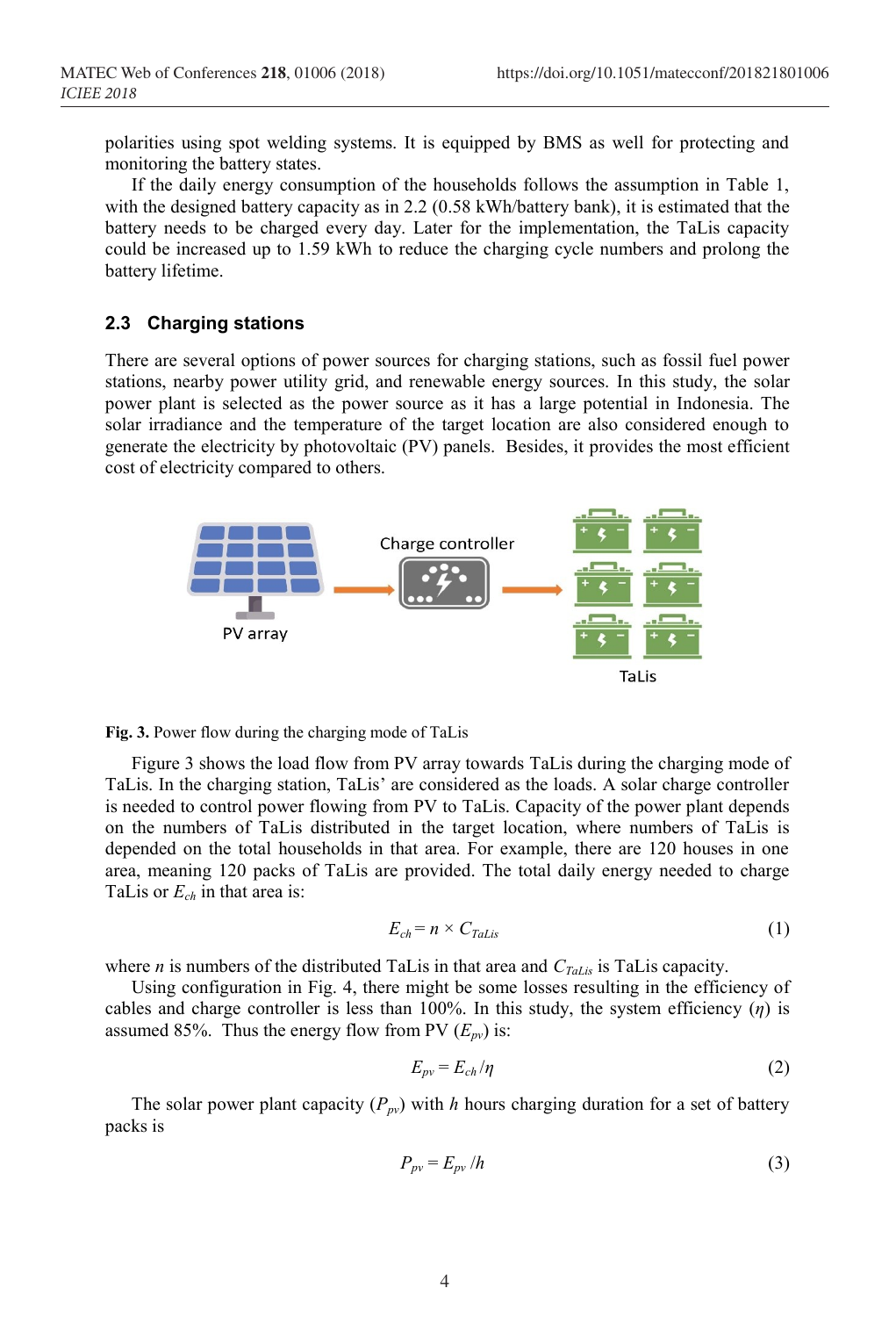This capacity can be reduced if there is less amount of TaLis to be charged at one charging cycle. It means that the capacity of the solar power plant could be reduced into three fourth or even half of the total amount calculated above.

Using calculations in (1) - (3), it is found that for a region with 120 households and TaLis capacity 1.59 kWh, the total energy demand  $E_{ch}$  is 190.8 kWh, while  $E_{pv}$  with  $\eta$  = 0.85 is 224.47 kWh. The required  $P_{pv}$  for 4 hours charging duration is approximately 60 kW.

### **3 Cost comparison between the proposed system with existing power systems**

In this section, the cost of electricity using the proposed scheme of combined TaLis and DC House are compared with other existing power systems in some rural areas such as diesel power plant and communal solar power plant. This calculation is assumed for 20 years operation and the targeted area has 120 houses.

### **3.1 Charging stations**

In this scheme, the cost of electricity is determined based on the cost of investment, construction, and operational and maintenance. Investment cost refers to some components required for charging station such as PVs, charge controllers, and TaLis chargers, as well as TaLis units. Some components need to be renewed at some particular times, such as TaLis' are replaced in every 7 years and chargers in every 10 years. The total investment cost for the combined TaLis and DC house in 20 years is \$162,278.

Construction for buildings in the charging station is renovated in 10 years, with renovation expense takes 50% of the beginning construction cost. The total construction cost for this system is \$ 18,371. Meanwhile, operational and maintenance cost is counted annually for 20 years, with a total \$159,692.

#### **3.2 Cost analysis for diesel power plant**

In case the power system in rural areas generates electricity using diesel power plants, the distribution lines, and towers or poles would be required. It means that the investment cost is used for the diesel generator set and distribution system components. Total investment cost is \$25,017. Construction cost is needed for the power plant which is only 38% of the proposed system construction cost, around \$7,505.

Operational and maintenance cost is higher than the proposed system, around \$408,103. This is due to the distribution system components, which leads to requiring more human resources. Besides, there is an additional cost for fuels of diesel machines which is usually more expensive than the normal cost due to the transportation fee to the rural areas, with a total \$198,729 for 20 years.

#### **3.3 Cost analysis for communal solar power plant**

In this system, the power source is the same as the proposed scheme, using PV panels with higher capacity even could reach ten times. This scheme also requires a distribution system, so the cost of operation and maintenance is higher than the proposed system, around \$266,154. The cost of investment is used for PV panels, batteries, charge controllers, inverters, and distribution system components, around \$300,190. Some equipment needs to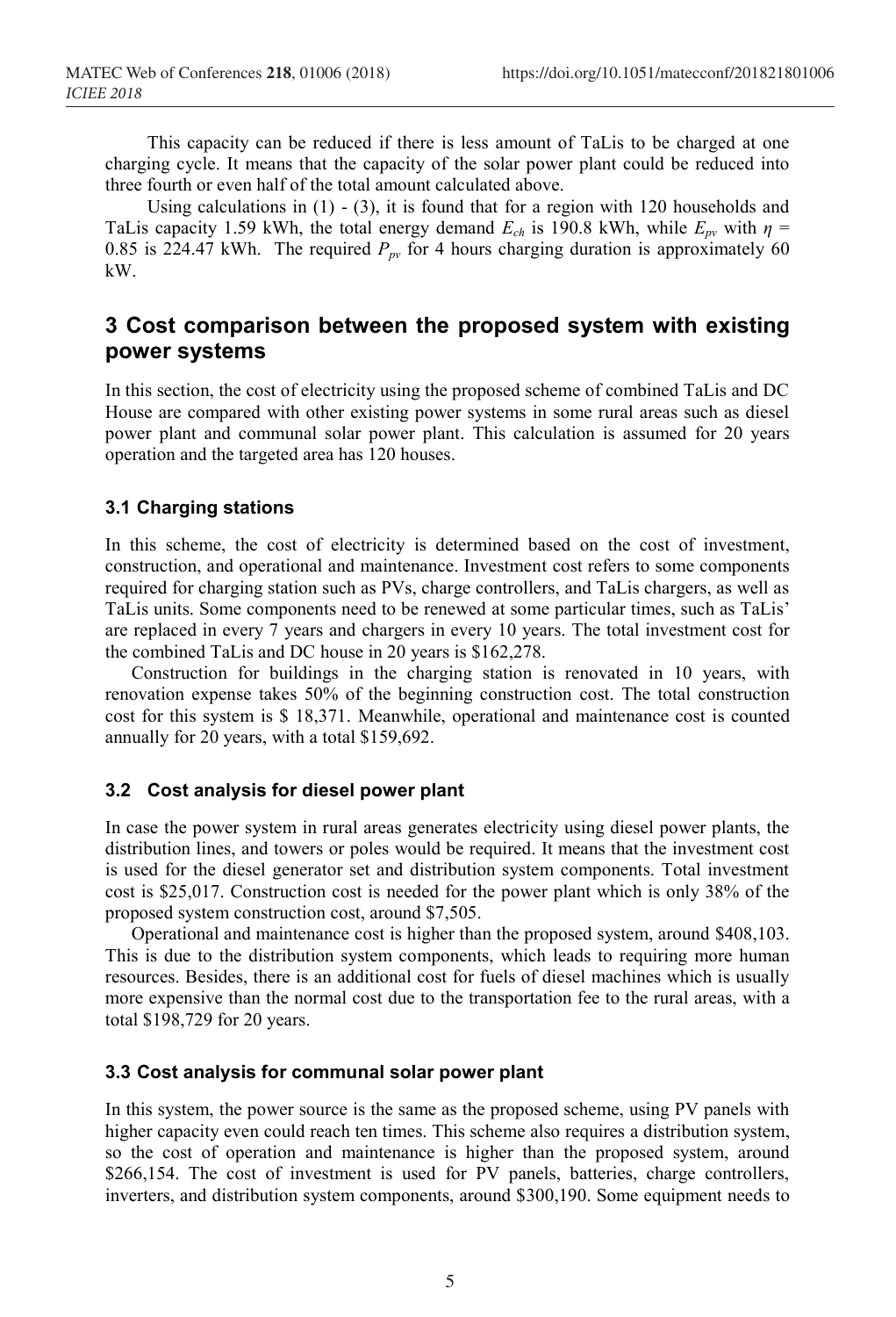be renewed as in the proposed system. The construction cost for this system is the highest among all since it requires large plant, around \$43,798.

After calculating all elements mentioned above, it is obtained that the cost of electricity for systems in 3.1, 3.2, and 3.3 are \$0.88/kWh, \$1.65/kWh, and \$1.47/kWh respectively. Thus, the cost of electricity for the proposed system using the combined TaLis and DC House system is the most economical solution compared to others. Another way to attain optimum cost of electricity in the isolated area is by utilizing the hybrid system as presented in [12], especially as it was proposed for Papua Province.

### **4 TaLis and DC house implementation**

TaLis and DC house system has been being implemented in a school in Depok since November 2017. Three units of TaLis with the total capacity around 1.9 kWh and 3 kWp rooftop solar panel are used to supply some DC loads (LED lamps) in a class as shown in Figure 4.



**Fig. 4.** Implementation of TaLis and DC House in a school; (a) three packs of TaLis as power supply, (b) DC lights supplied by TaLis in a classroom, and(c) rooftop solar panels as another power supply.

### **5 Conclusion**

In this study, we proposed an approach to provide a reliable and economical solution to electrify rural areas in archipelago countries like Indonesia. TaLis and DC house system has a simple scheme to generate and deliver electricity from the power source to the consumer without requiring construction for transmission or distribution grid. The development of renewable energy sources and DC system including energy storages and DC loads also leads this system to be feasibly implemented. Compared to diesel power plant and communal solar power plant with the distribution network, the electricity production cost for TaLis and DC house system is cheaper. Moreover, the DC system is much more efficient and safer than the common AC system.